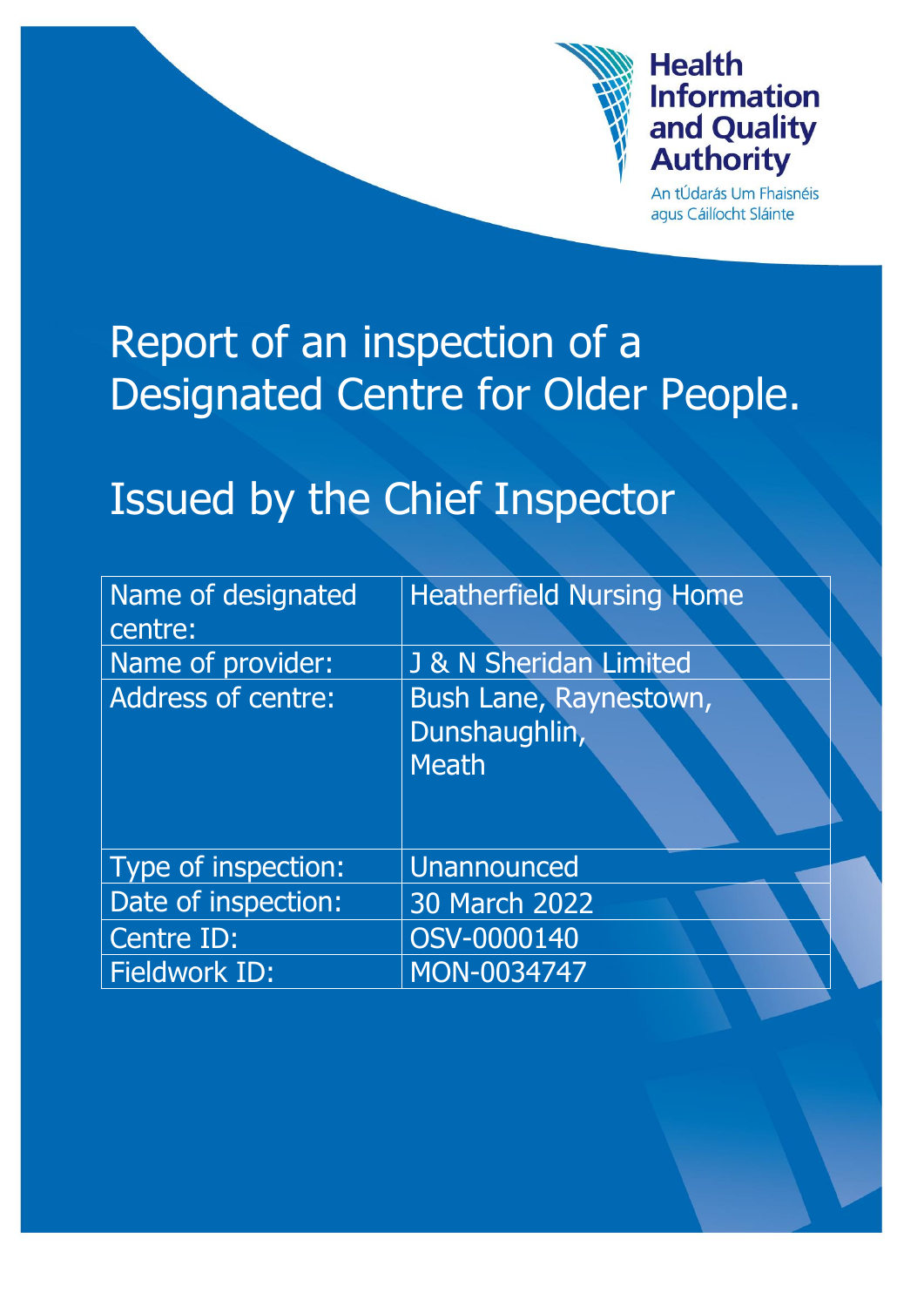## About the designated centre

The following information has been submitted by the registered provider and describes the service they provide.

Heatherfield Nursing home is situated just outside the town of Dunshaughlin in county Meath. The designated centre provide 24 hour nursing care for up to 30 residents over 18 years of age, male and female. Care is provided on both short-term and long-term residential basis, to all dependency levels and for a variety of needs including: care of the older person, dementia care, palliative care, respite and convalescent care. Accommodation is provided in 21 bedrooms spread over two floors. There are 14 single rooms, five twin rooms and two three-bedded rooms. Other facilities include three sitting rooms, one dining room, a sun room and access to secure courtyard and garden. The centre is decorated and furnished to a high standard throughout. The philosophy of the centre is to provide each resident with the highest quality professional standards of professional nursing care.

#### **The following information outlines some additional data on this centre.**

| Number of residents on the | 25 |
|----------------------------|----|
| date of inspection:        |    |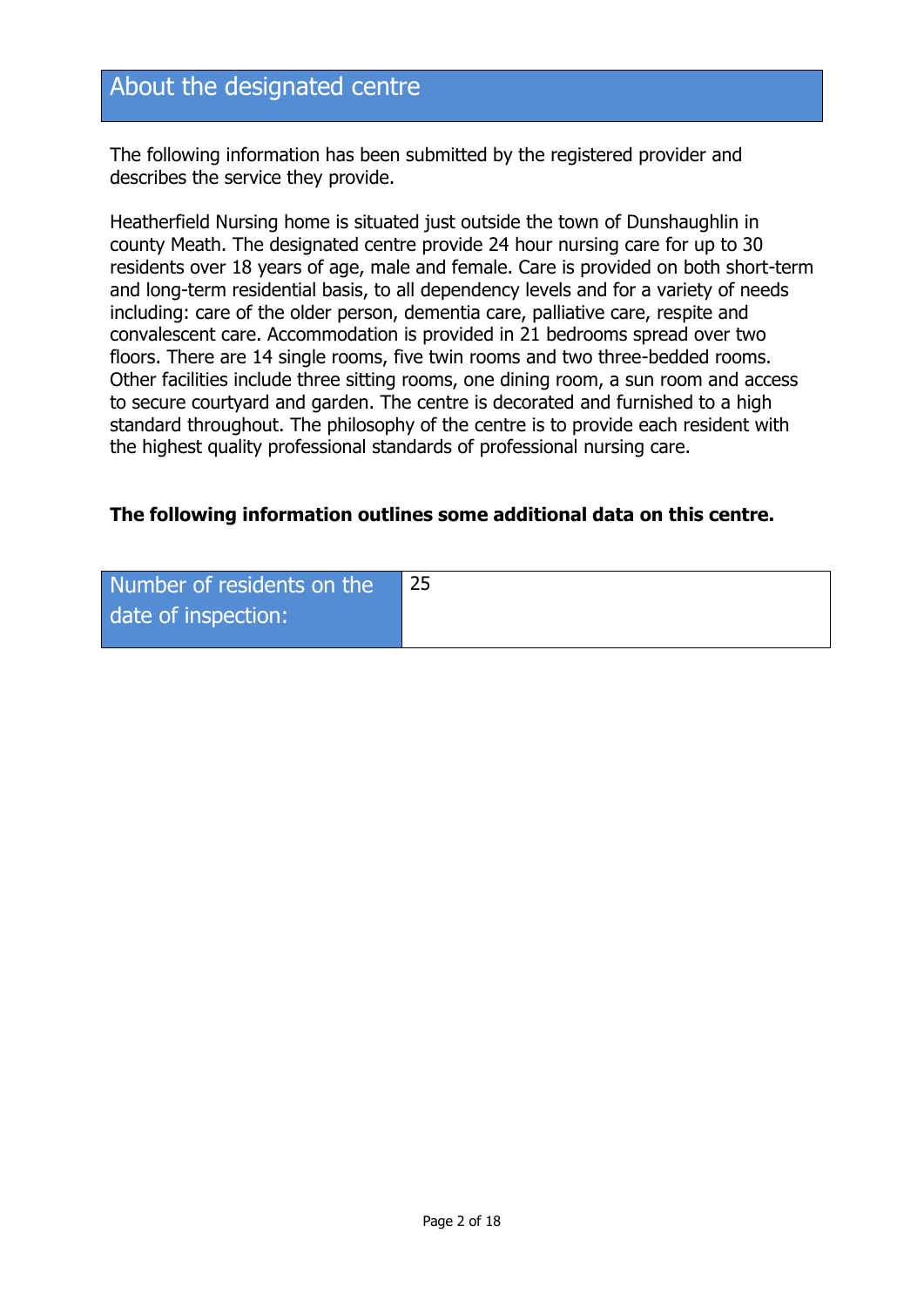## How we inspect

This inspection was carried out to assess compliance with the Health Act 2007 (as amended), the Health Act 2007 (Care and Welfare of Residents in Designated Centres for Older People) Regulations 2013 (as amended), and the Health Act 2007 (Registration of Designated Centres for Older People) Regulations 2015 (as amended). To prepare for this inspection the inspector of social services (**hereafter referred to as inspectors**) reviewed all information about this centre. This included any previous inspection findings, registration information, information submitted by the provider or person in charge and other unsolicited information since the last inspection.

As part of our inspection, where possible, we:

- speak with residents and the people who visit them to find out their experience of the service,
- talk with staff and management to find out how they plan, deliver and monitor the care and support services that are provided to people who live in the centre,
- observe practice and daily life to see if it reflects what people tell us,
- **F** review documents to see if appropriate records are kept and that they reflect practice and what people tell us.

In order to summarise our inspection findings and to describe how well a service is doing, we group and report on the regulations under two dimensions of:

#### **1. Capacity and capability of the service:**

This section describes the leadership and management of the centre and how effective it is in ensuring that a good quality and safe service is being provided. It outlines how people who work in the centre are recruited and trained and whether there are appropriate systems and processes in place to underpin the safe delivery and oversight of the service.

#### **2. Quality and safety of the service:**

This section describes the care and support people receive and if it was of a good quality and ensured people were safe. It includes information about the care and supports available for people and the environment in which they live.

A full list of all regulations and the dimension they are reported under can be seen in Appendix 1.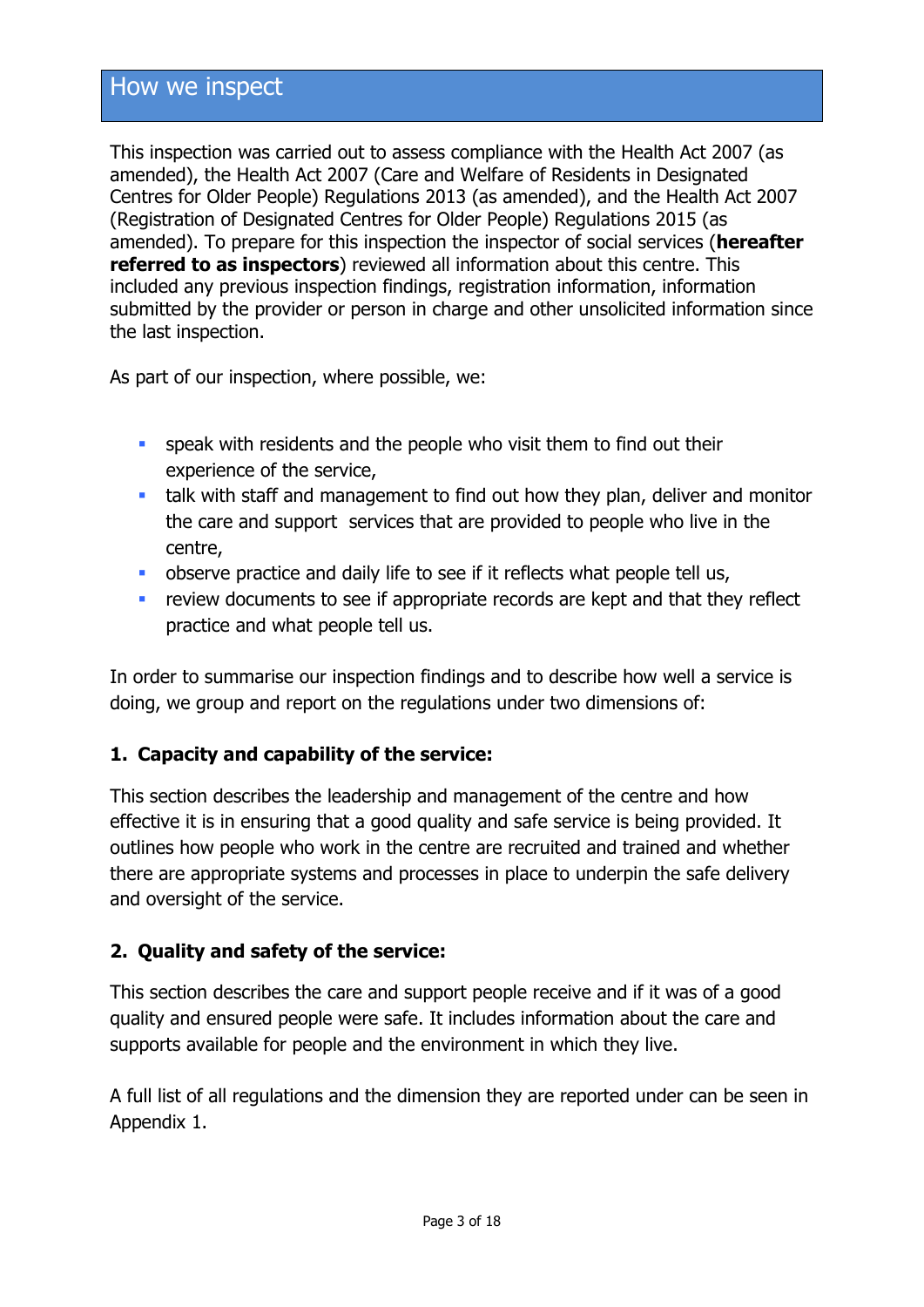## **This inspection was carried out during the following times:**

| Date                              | Times of<br>Inspection  | Inspector       | <b>Role</b> |
|-----------------------------------|-------------------------|-----------------|-------------|
| Wednesday 30<br><b>March 2022</b> | 09:30hrs to<br>16:00hrs | Sheila McKevitt | Lead        |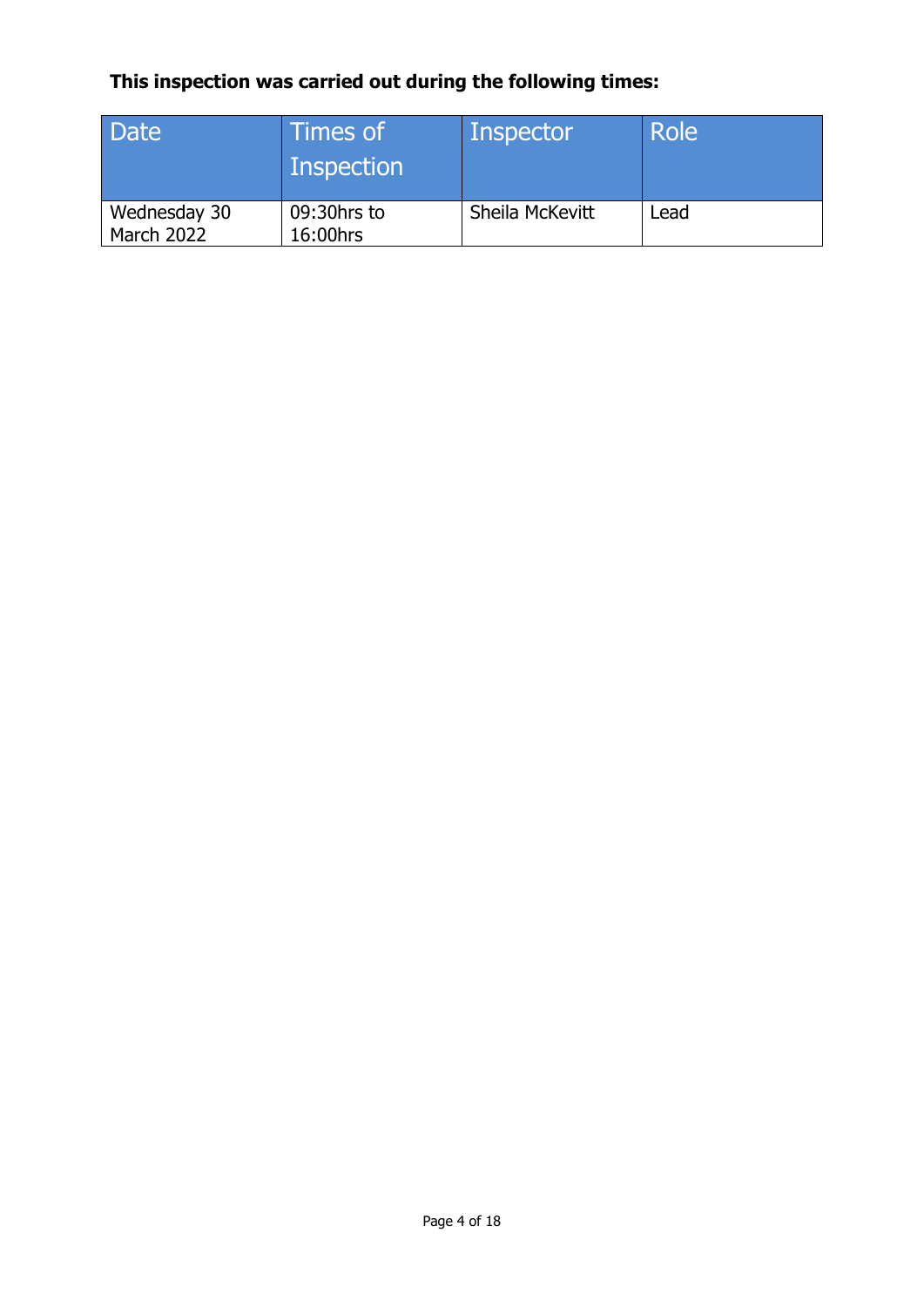#### **What residents told us and what inspectors observed**

This inspection took place over the course of one day. The inspector spent time speaking with residents living in the centre to see what life was like living there. Residents were content with the care they were receiving and the inspector was satisfied that their needs were being met in a holistic and safe manner.

The inspector spent time observing practices over the two floors of the centre. Staff were observed conversing with residents in a kind, patient, friendly and respectful manner. Residents described the staff as lovely, very kind and sociable. A number of residents said staff could not be nicer to them.

The inspector observed residents eating their lunch in the dining room. Residents spoken with said they enjoyed the food served to them. They said that if they did not like their meal they were offered another choice. One resident said they did not eat meat and explained that they chosen salmon instead they said which was cooked to perfection. Staff were observed promoting residents independence by the use of appropriately adapted utensils and crockery, where required, staff were available to provide assistance to residents.

The inspector were assured that residents rights were upheld. Residents were provided with choices, for example staff were observed seeking permission from residents prior to delivering care to them. The inspector saw staff encouraging and facilitating residents to mobilise with the use of aids and staff supervision. The motivational language used by staff inspired the residents to complete their walk.

A staff member facilitated the delivery of activities throughout the course of the inspection. Residents were involved in choosing their preferred activity and all those present, irrespective of their dependency level were included and seen to actively participate in the activities. The quizzes were particularly popular and stimulated some interesting conversations among the residents.

Residents said there were enough staff on duty to meet their needs. One resident said there was never any delay in the call bells being answered. Residents described their bedroom as comfortable and one resident said they enjoyed the company of the other resident with whom they shared their bedroom.

Visitors were welcomed into the centre. Those spoken with said they could visit their loved one in the front foyer or in the residents bedroom. The visitors and resident spoken with were satisfied with this arrangement.

Residents had no complaints and were keen to point out that if they had a problem not a complaint as such it was sorted the minute they mentioned it. They were keen to tell the inspector it was a lovely place to live and one where they felt safe.

The governance of the centre will be discussed under the following two sections,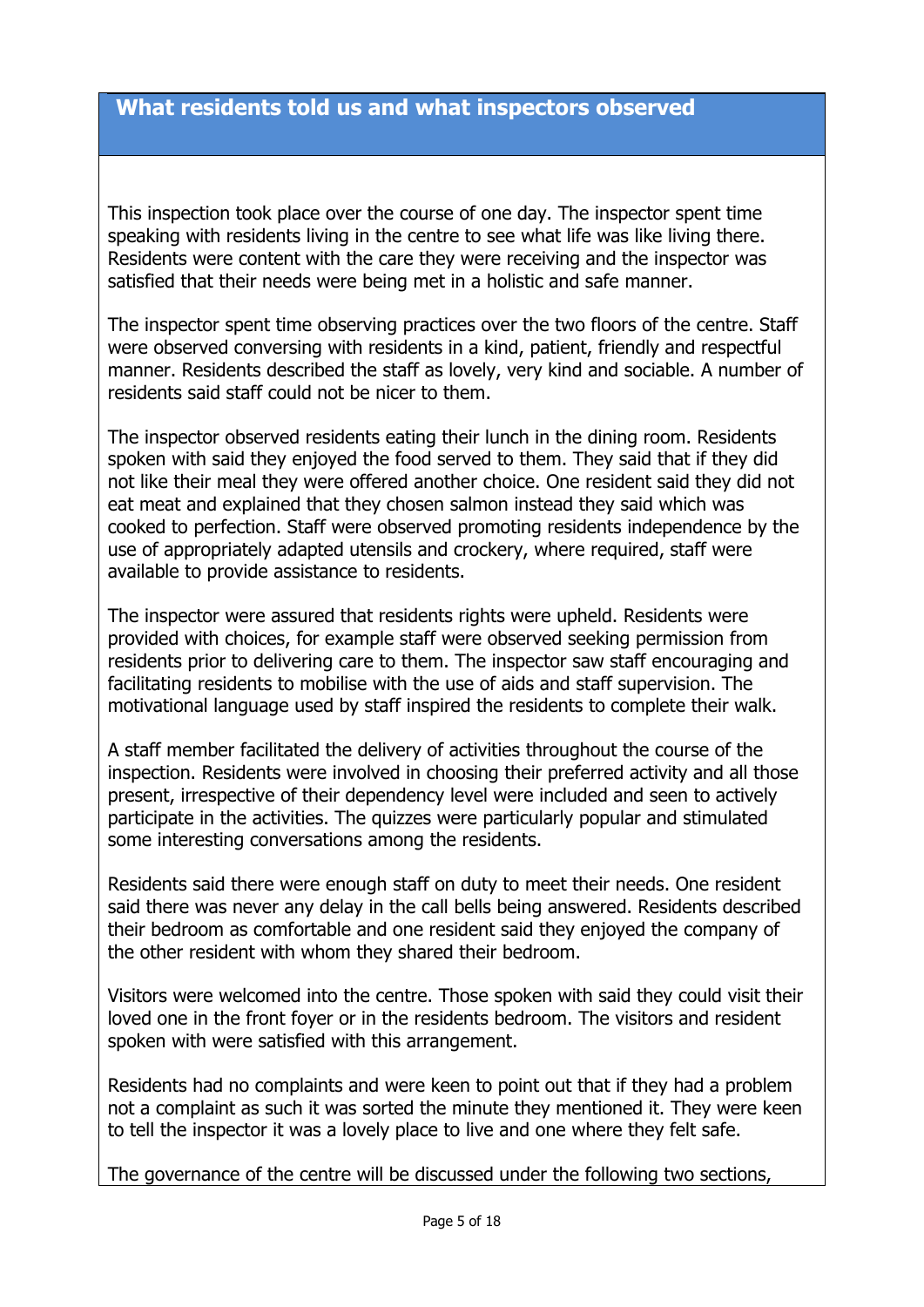capacity and capability of the service and quality and safety of the care and services provided for the residents. The areas identified as requiring improvement are discussed in the report under the relevant regulations.

## **Capacity and capability**

This was an unannounced risk inspection carried out to monitor the provider's compliance with the Health Act 2007 (Care and Welfare of Residents in Designated Centres for Older people) Regulations 2013. The inspector found that improvements had been made and the compliance plans identified on the last inspection had been almost completely addressed and the overall level of compliance had improved.

The governance of this centre was good. The provider J and N Sheridan Limited has three directors two of whom work full-time in the centre one carrying out the role of the named provider and one carrying out the role of person in charge. The provider was present on inspection and demonstrated a willingness to address further areas for improvement identified on this inspection. The person in charge (PIC) was on leave. Both parties appeared to have a good understanding of their roles and responsibilities with the lines of accountability clearly reflected in the statement of purpose.

The provider was known to staff and residents. The management team had oversight of the quality of care being delivered to residents. They had an audit schedule in place which was being adhered to and there was clear evidence of learning and improvements being made in response to these reports and other feedback.

Staffing levels on the day of this inspection were adequate to meet the needs of the residents during the day and night. Staff spoken with were familiar with residents' needs and had appropriate qualifications for their role. They also demonstrated that they were knowledgeable and skilled in fire safety procedures. All registered nurses had their registration with the Nursing and Midwifery Board of Ireland (NMBI) up-todate.

Staff had access to training and some had completed training in 2020, 2021 and 2022. The inspector could not determine if all staff had received mandatory training. However, training records submitted post this inspection assured the inspector that all staff had up-to-date mandatory training in place.

Communication with staff occurred regularly on a formal and informal basis. Staff who spoke with the inspector confirmed that they felt supported, and that they could raise issues readily with the provider and person in charge.

Complaints received were in relation to minor issues. A review of the complaints on file showed that they were dealt with swiftly by the management team.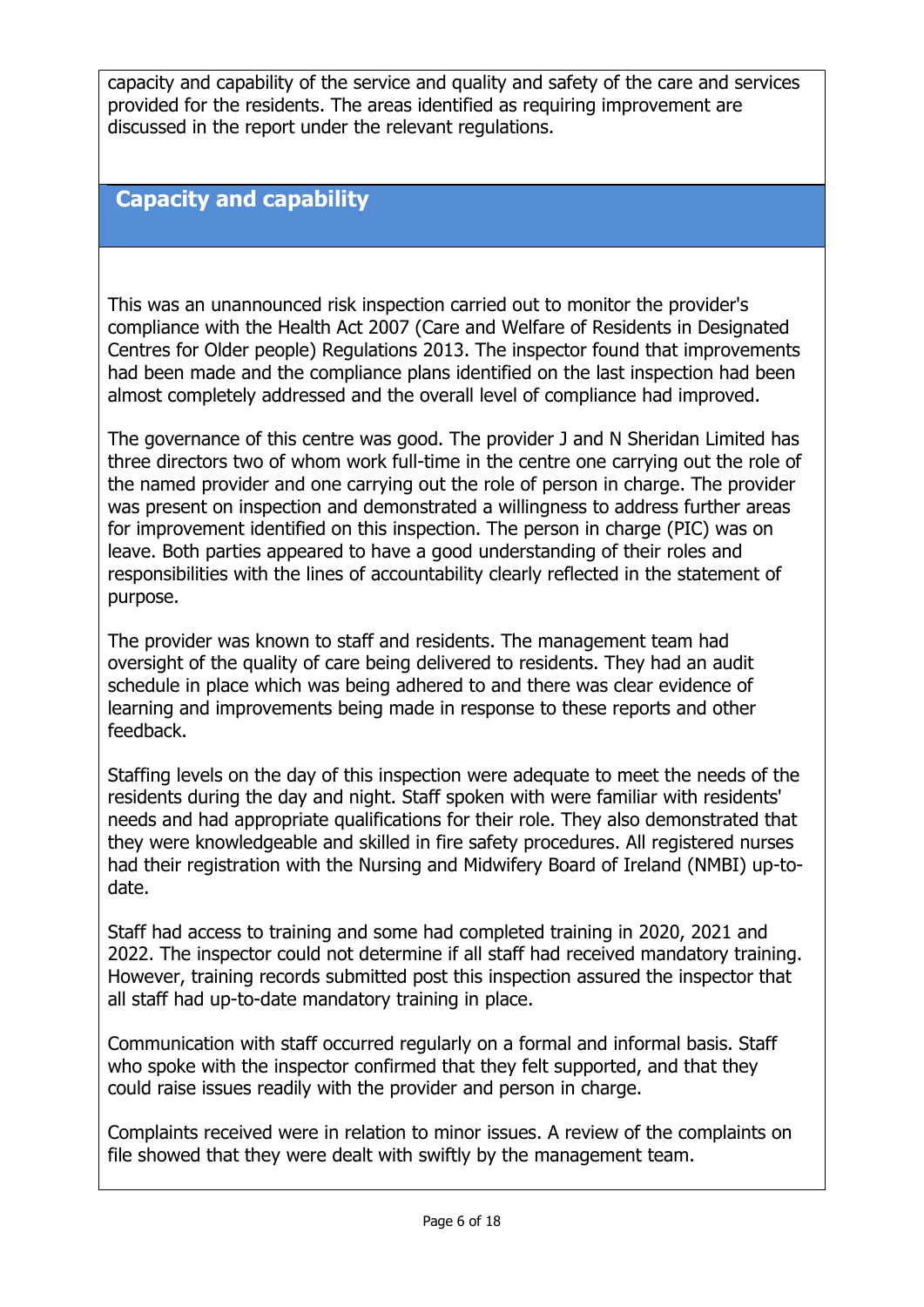## Regulation 15: Staffing

The number and skill-mix of staff on duty was adequate to meet the needs of the 25 residents living in the centre. There was at least one nurse on duty at all times.

Judgment: Compliant

Regulation 16: Training and staff development

A good training and development programme was in place for all grades of staff and certificates viewed showed good level of attendance.

In conversation with some staff and on observation, the inspector found that staff could apply the principles of their training within their respective roles.

Judgment: Compliant

Regulation 19: Directory of residents

The hard copy of the residents directory was reviewed and it was found to contain all of the required information outlined in part 3 of Schedule 3.

Judgment: Compliant

Regulation 21: Records

Records reviewed were complaint with regulation 21. The records identified as non compliant on the previous inspection had been addressed in full.

The person in charge was clearly identified on the actual staff roster.

The records of complaints included the investigation, outcome and level of satifaction of the complainant.

Staff files contained photographic identification of staff.

Resident temperatures were recorded twice per day.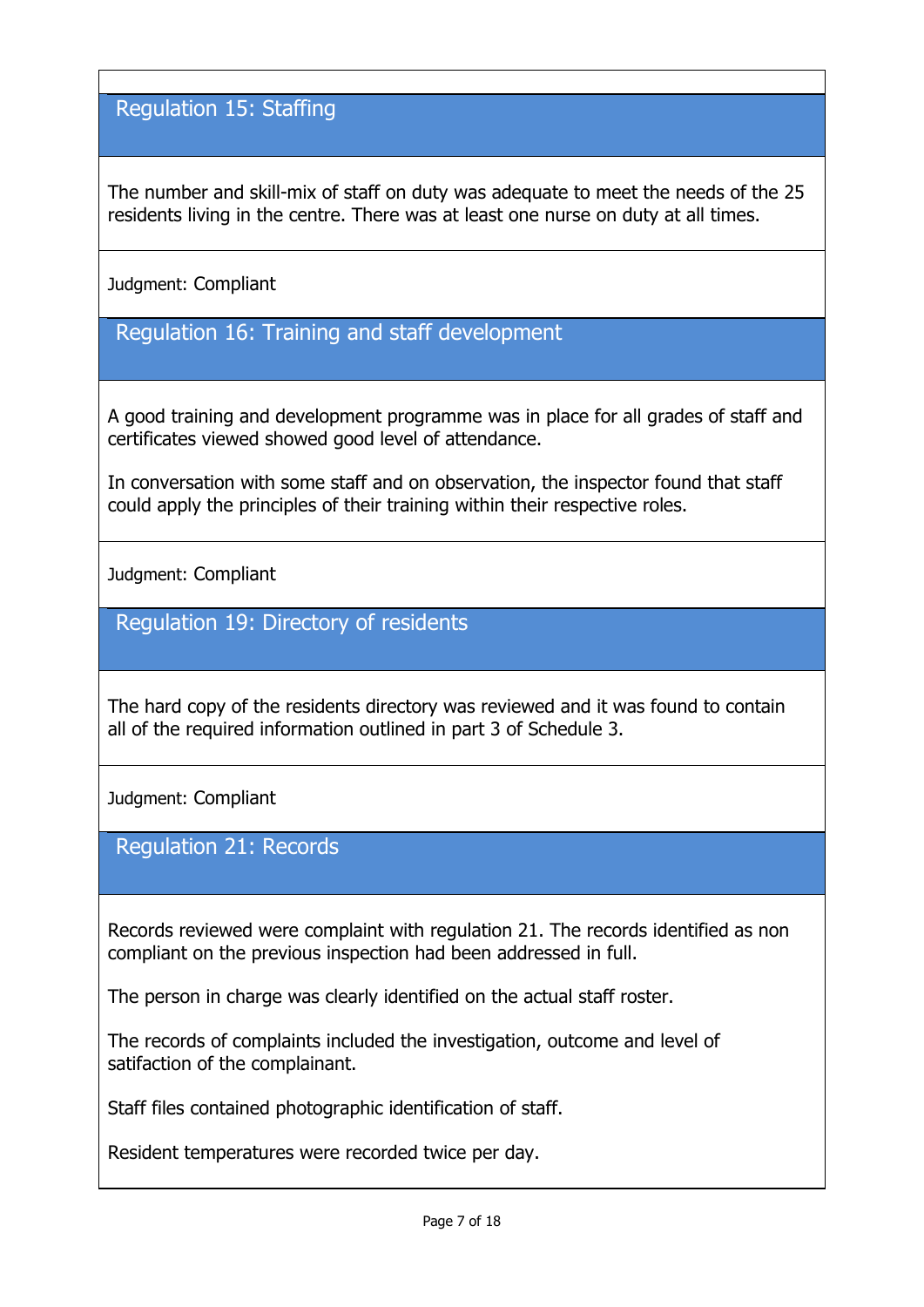#### Judgment: Compliant

## Regulation 23: Governance and management

There was a clearly defined management structure in place. The providers demonstrated a clear understanding of their roles and responsibilities. The providers and person in charge worked well together, supporting each other through a wellestablished and maintained system of communication.

There were clear systems in place for the oversight and monitoring of care and services provided for residents. The issues found at the last inspection had on the whole been addressed by the provider.

An annual review had been completed for 2020 and 2021, both included feedback from the residents and their families and both included a quality improvement plan.

#### Judgment: Compliant

#### Regulation 24: Contract for the provision of services

A sample of contracts of care were reviewed. Each were signed by the resident or their next-of-kin . The weekly fees charged to the resident were clear and any possible additional charges were outlined. The room occupied by the resident and how many other occupants, if any, were reflected in those contracts reviewed.

Judgment: Compliant

#### Regulation 34: Complaints procedure

Complaints received were in relation to minor issues. A review of the complaints on file showed that they were dealt with swiftly by the management team. The records were clear and concise and included a record of the investigation which took place, the outcome together with the level of satisfaction of the complainant. Contact details for advocacy services were also on display in the centre. The residents spoken with had no complaints and the inspector saw there were no open complaints on file.

Judgment: Compliant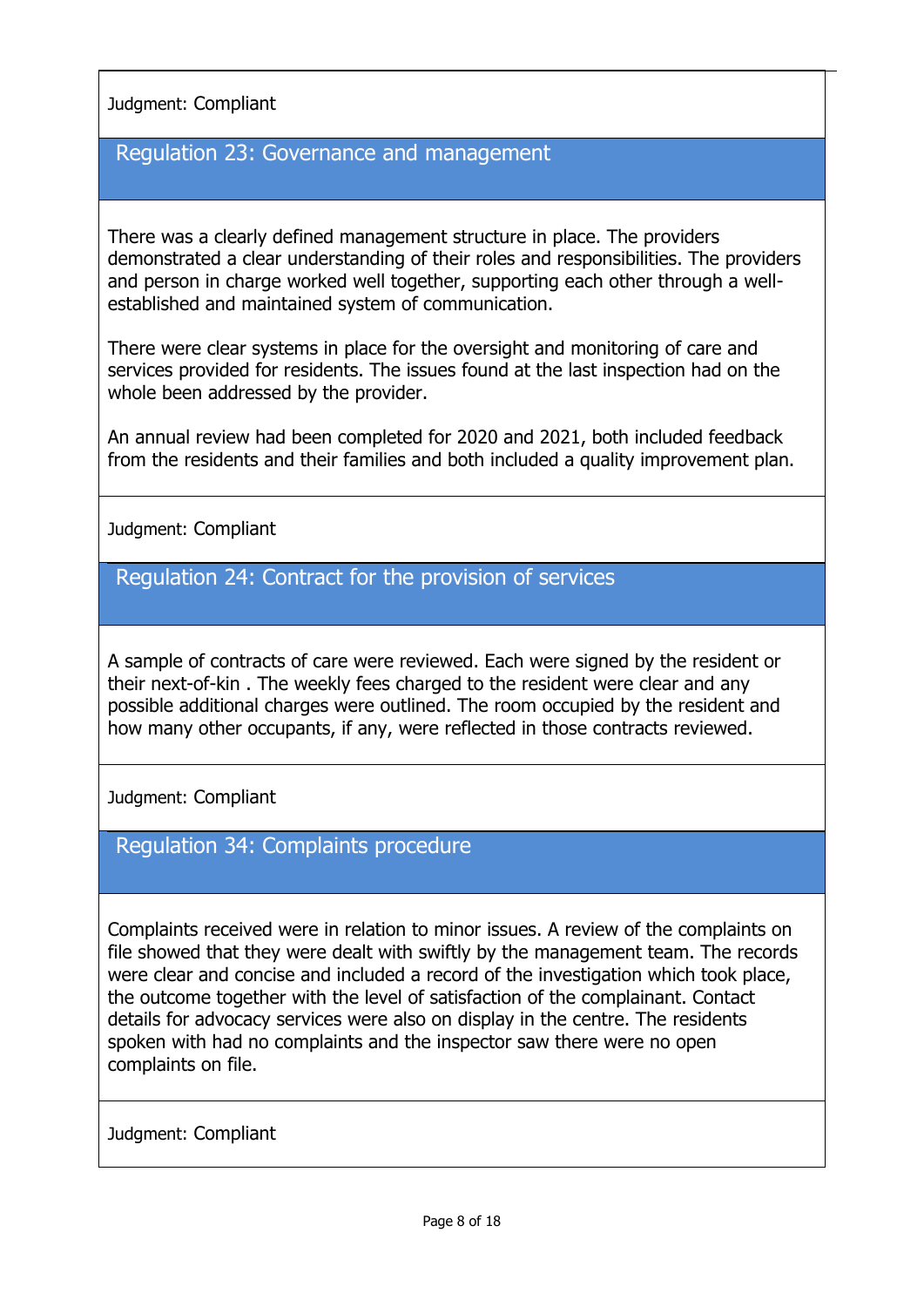## Regulation 4: Written policies and procedures

Two schedule five policies had not been updated to reflect the legislative requirements. These policies had been identified as not meeting the legislative requirements on the last inspection however no changes had been made to them. They included the following two policies:

- The creation of, access to, retention of and destruction of records.
- The complaints policy did not include the named complaints officer, the named appeals person should the complainant be dissatisfied or the named person responsible for overseeing complaints.

Judgment: Substantially compliant

**Quality and safety**

The quality of service and quality of care delivered to residents was of a good standard. The ethos was one where resident's independence was promoted and their rights were upheld Overall, the inspector found that staff worked hard to meet residents' preferences for care and daily routines.

Residents had access to medical care and additional treatment and expertise from varied allied health professionals. Residents were closely monitored for signs and symptoms of COVID-19, and clinical observations were recorded twice daily.

There was a low use of restraint in the centre. Those prescribed chemical restraints (as a last resort) were monitored closely and the overall use of psychotropic medication in the centre was audited on a monthly basis.

There were adequate facilities available to deliver activities to residents. These facilities included a large sitting room and a wide variety of equipment. The inspector found that residents had opportunities to participate in meaningful activities on a day to day basis within the centre.

An assessment of preparedness and contingency planning for a COVID-19 outbreak was completed by the provider. The contingency plan was regularly updated, it identified key resources and the actions required to ensure their continuous provision in the event of an outbreak. However, some minor improvements in infection control practices were required.

A record of visitors was maintained to monitor the movement of persons in and out of the building to ensure the safety and security of the residents.

There was evidence that all staff were provided with training in fire safety and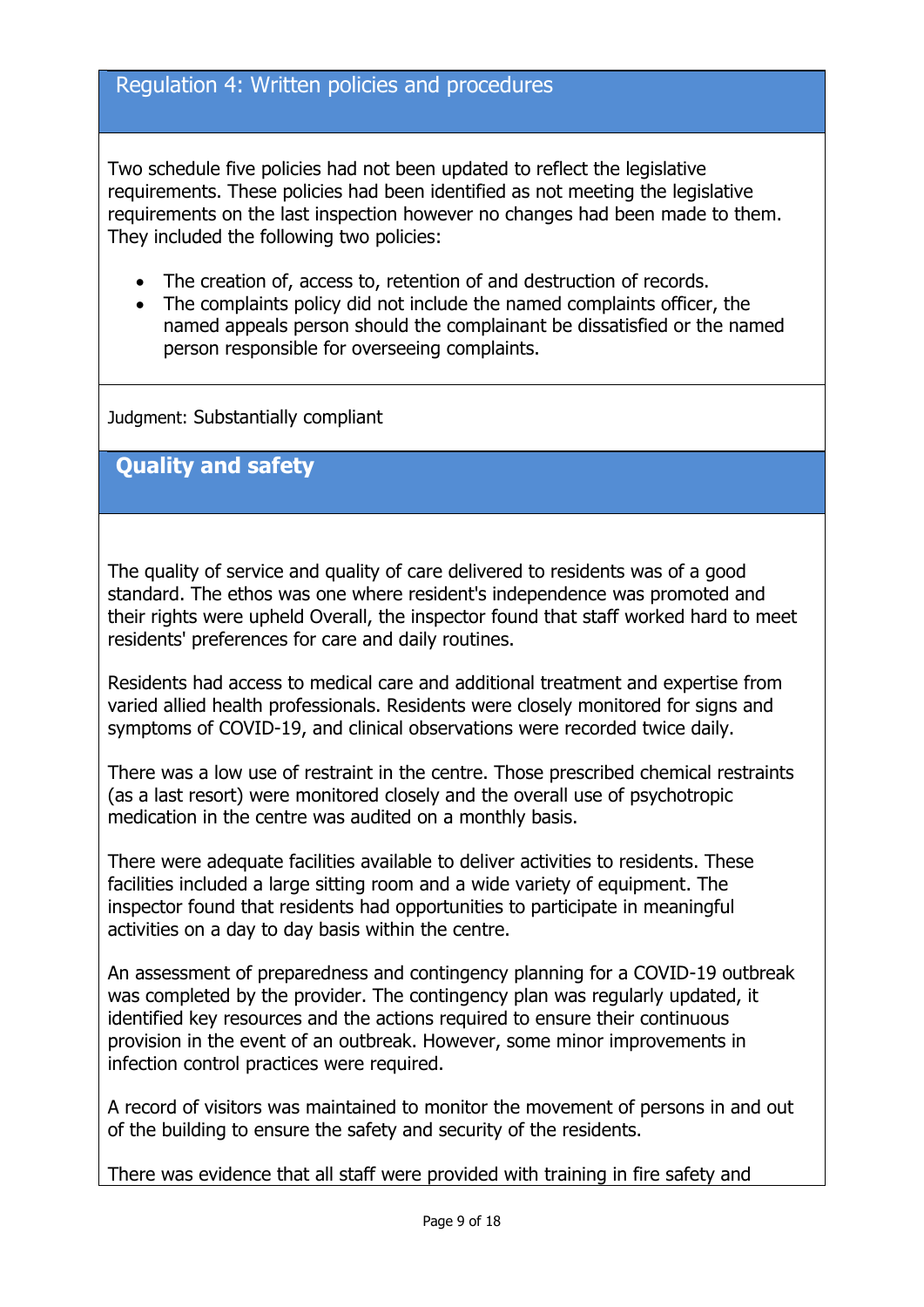evacuation procedures, and an external provider was made available to staff for this training. Evacuation procedures to guide staff, residents and visitors in the event of a fire evacuation scenario were displayed. Records showed regular simulated evacuation practice drills took place with a variety of scenarios to facilitate staff familiarity and develop confidence and competence with fire evacuation procedures. Evidence that the provider had consulted with a fire expert further to the last inspection was viewed. However, some improvements to fire processes were still required as detailed under Regulation 28.

Regulation 11: Visits

There were no restrictions for visitors in the centre. There was adequate space for residents to meet their visitors in areas other than their bedrooms if they wished to do so.

Judgment: Compliant

Regulation 12: Personal possessions

There was adequate storage in the resident's rooms for their clothing and personal belongings including lockable unit for safekeeping.

Judgment: Compliant

Regulation 13: End of life

Residents received a good standard of end of life care. They had access to the local palliative care team and their General Practitioner services to ensure their pain was kept under control and all comfort measures were in place. Residents had access to religious and social services to meet their needs when progressing to the end of their life.

Judgment: Compliant

Regulation 18: Food and nutrition

Residents had access to a good choice of food and they confirmed they had can access to a variety of food, snacks and drinks whenever they wanted. The quantity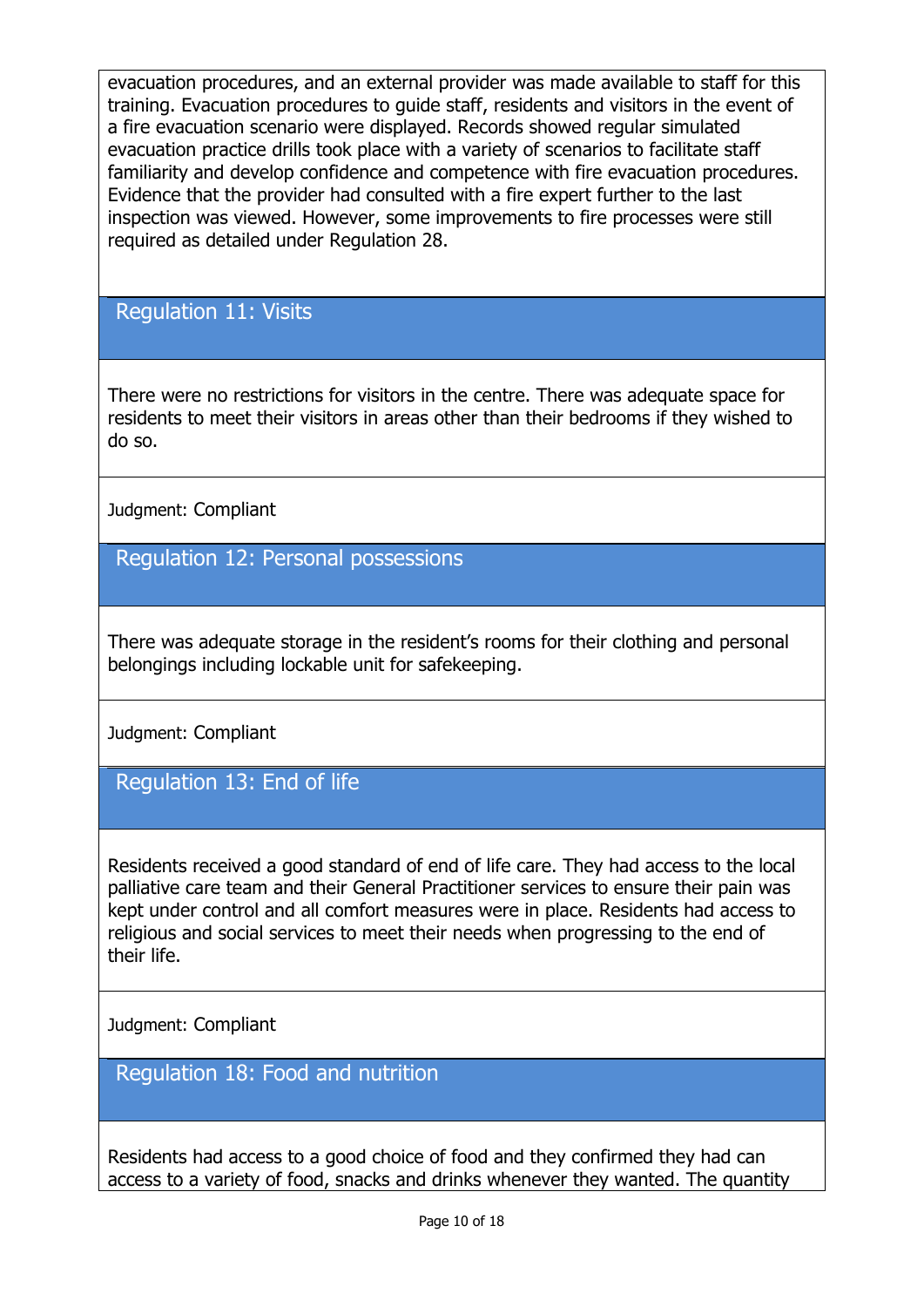and quality of served to them met their needs.

Judgment: Compliant

### Regulation 25: Temporary absence or discharge of residents

Records of resident's temporary transfers to hospital were in compliance with the regulatory requirements.

Judgment: Compliant

Regulation 27: Infection control

The following issues were identified:

- There were boxes stored on the floor in one store room. This impeded the floor been cleaned thoroughly.
- The clinical hand wash sink at the nurse station did not meet the required standard.
- There was no clinical wash hand basin in the sluice room on the ground floor.
- Staff working in the centre on the day of the inspection did not consistently adhere to the current national guidelines (Public Health & Infection Prevention & Control Guidelines on the Prevention and Management of Cases and Outbreaks of COVID-19, Influenza & other Respiratory Infections in Residential Care Facilities) in respect of FFP2 face mask use while providing active patient care. This was addressed on the day of the inspection.

Judgment: Substantially compliant

### Regulation 28: Fire precautions

The following issues were identified:

- There was no in intumuscent strip on some of the compartmental fire doors.
- There was no evidence that a fire drill had been practiced to ensure residents could be evacuated within a reasonable time from the largest fire compartment on the ground floor.
- The inspector could not determine if the compartmental fire doors gave 60 minute protection against fire. However, the provider submitted confirmation of this post the inspection.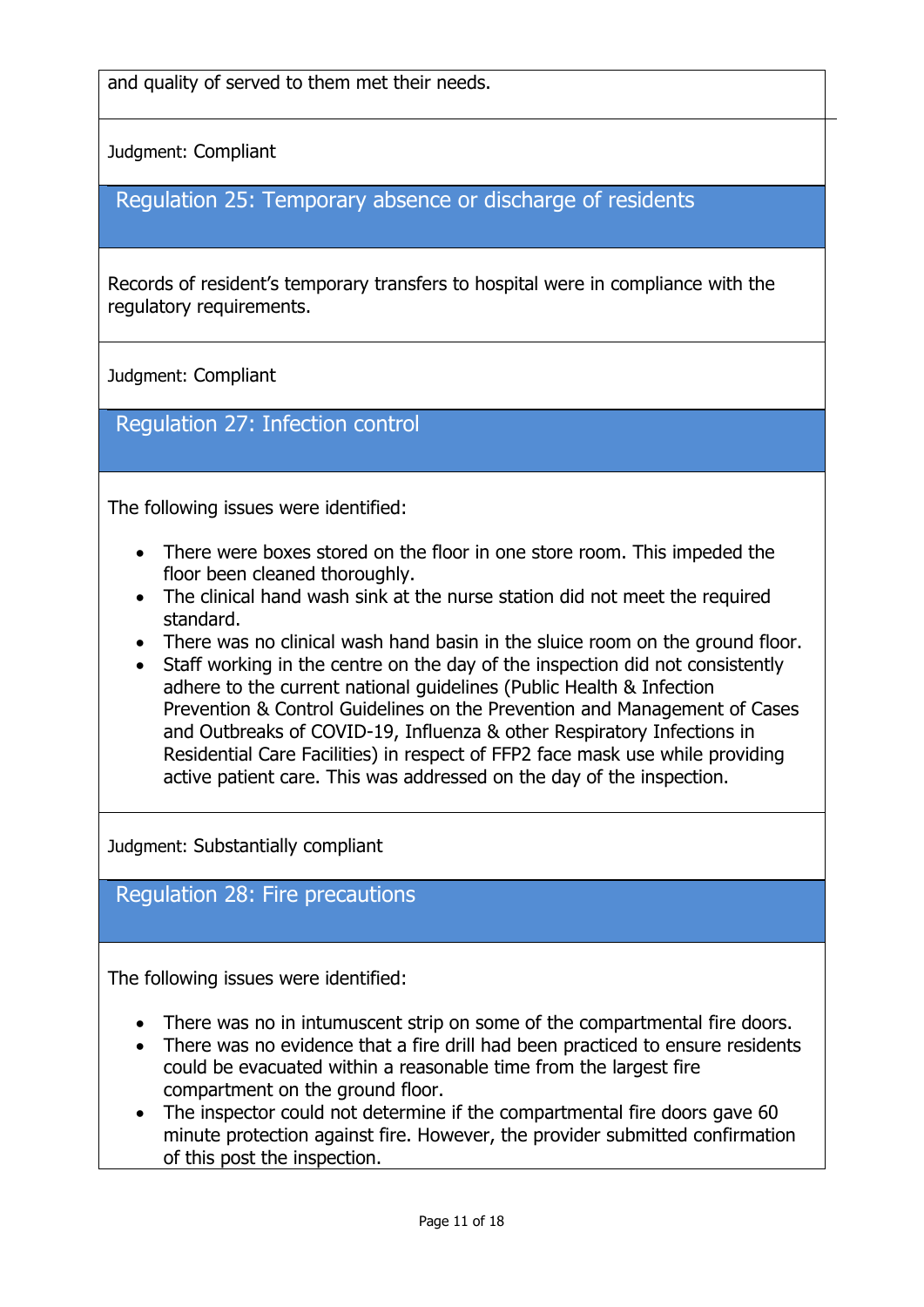Records were not available to show that the emergency lighting and fire alarm had been tested by an appropriately qualified person on a quarterly basis in 2021 and to date in 2022. However, the provider submitted this information post the inspection which provided the assurance required.

Judgment: Substantially compliant

## Regulation 7: Managing behaviour that is challenging

There were no residents displaying behaviours that challenge at the time of this inspection. The centre had a low use of restraint and had made significant progress towards a restraint free environment.

Judgment: Compliant

Regulation 9: Residents' rights

Residents rights were upheld. Residents' had several opportunities to participate in activities in accordance with their interests and capabilities. There right to privacy was respected with appropriate screening in place in all shared bedrooms.

Judgment: Compliant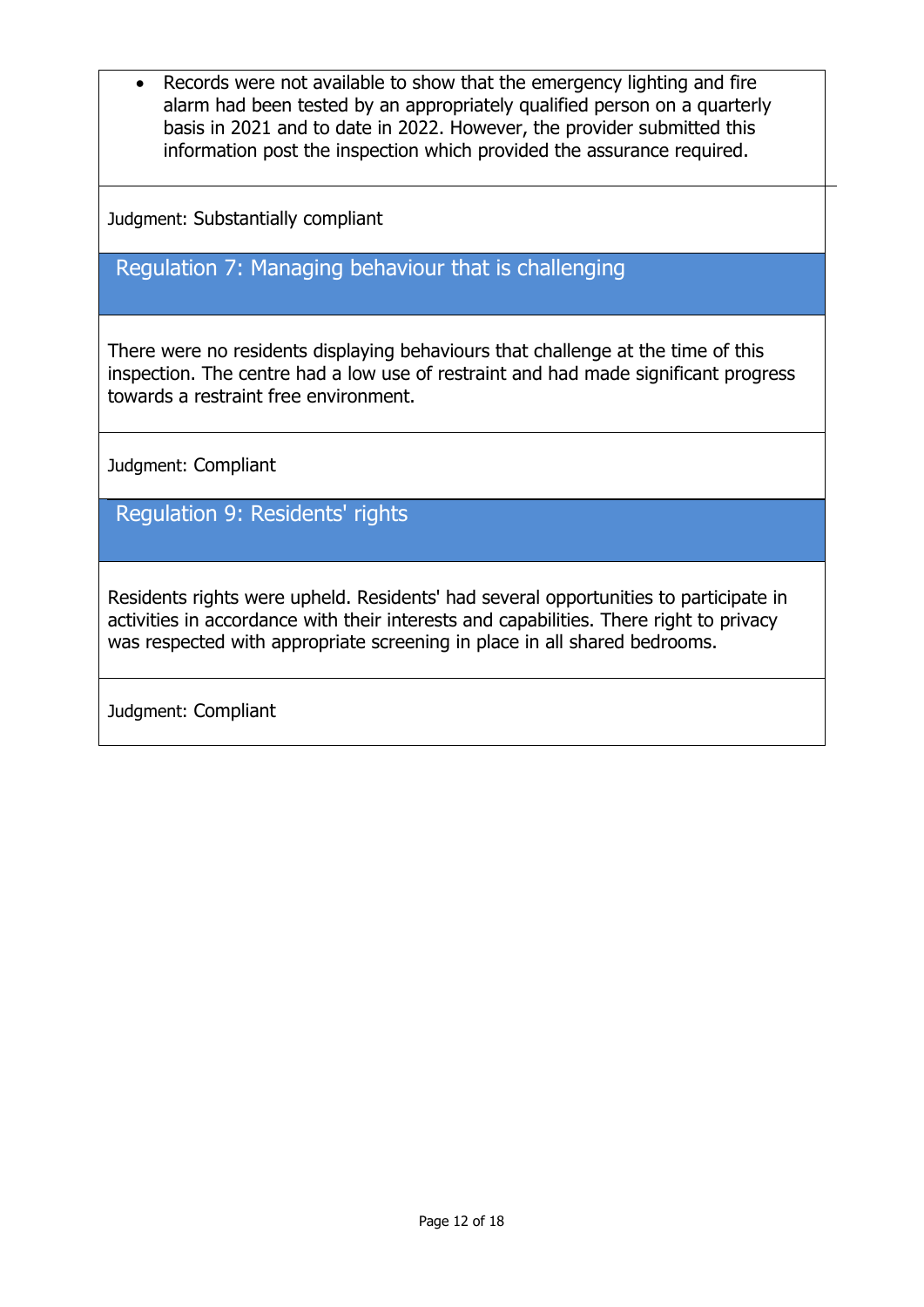#### **Appendix 1 - Full list of regulations considered under each dimension**

This inspection was carried out to assess compliance with the Health Act 2007 (as amended), the Health Act 2007 (Care and Welfare of Residents in Designated Centres for Older People) Regulations 2013 (as amended), and the Health Act 2007 (Registration of Designated Centres for Older People) Regulations 2015 (as amended) and the regulations considered on this inspection were:

| <b>Requlation Title</b>                                    | <b>Judgment</b> |
|------------------------------------------------------------|-----------------|
| <b>Capacity and capability</b>                             |                 |
| Regulation 15: Staffing                                    | Compliant       |
| Regulation 16: Training and staff development              | Compliant       |
| Regulation 19: Directory of residents                      | Compliant       |
| Regulation 21: Records                                     | Compliant       |
| Regulation 23: Governance and management                   | Compliant       |
| Regulation 24: Contract for the provision of services      | Compliant       |
| Regulation 34: Complaints procedure                        | Compliant       |
| Regulation 4: Written policies and procedures              | Substantially   |
|                                                            | compliant       |
| <b>Quality and safety</b>                                  |                 |
| Regulation 11: Visits                                      | Compliant       |
| Regulation 12: Personal possessions                        | Compliant       |
| Regulation 13: End of life                                 | Compliant       |
| Regulation 18: Food and nutrition                          | Compliant       |
| Regulation 25: Temporary absence or discharge of residents | Compliant       |
| Regulation 27: Infection control                           | Substantially   |
|                                                            | compliant       |
| Regulation 28: Fire precautions                            | Substantially   |
|                                                            | compliant       |
| Regulation 7: Managing behaviour that is challenging       | Compliant       |
| Regulation 9: Residents' rights                            | Compliant       |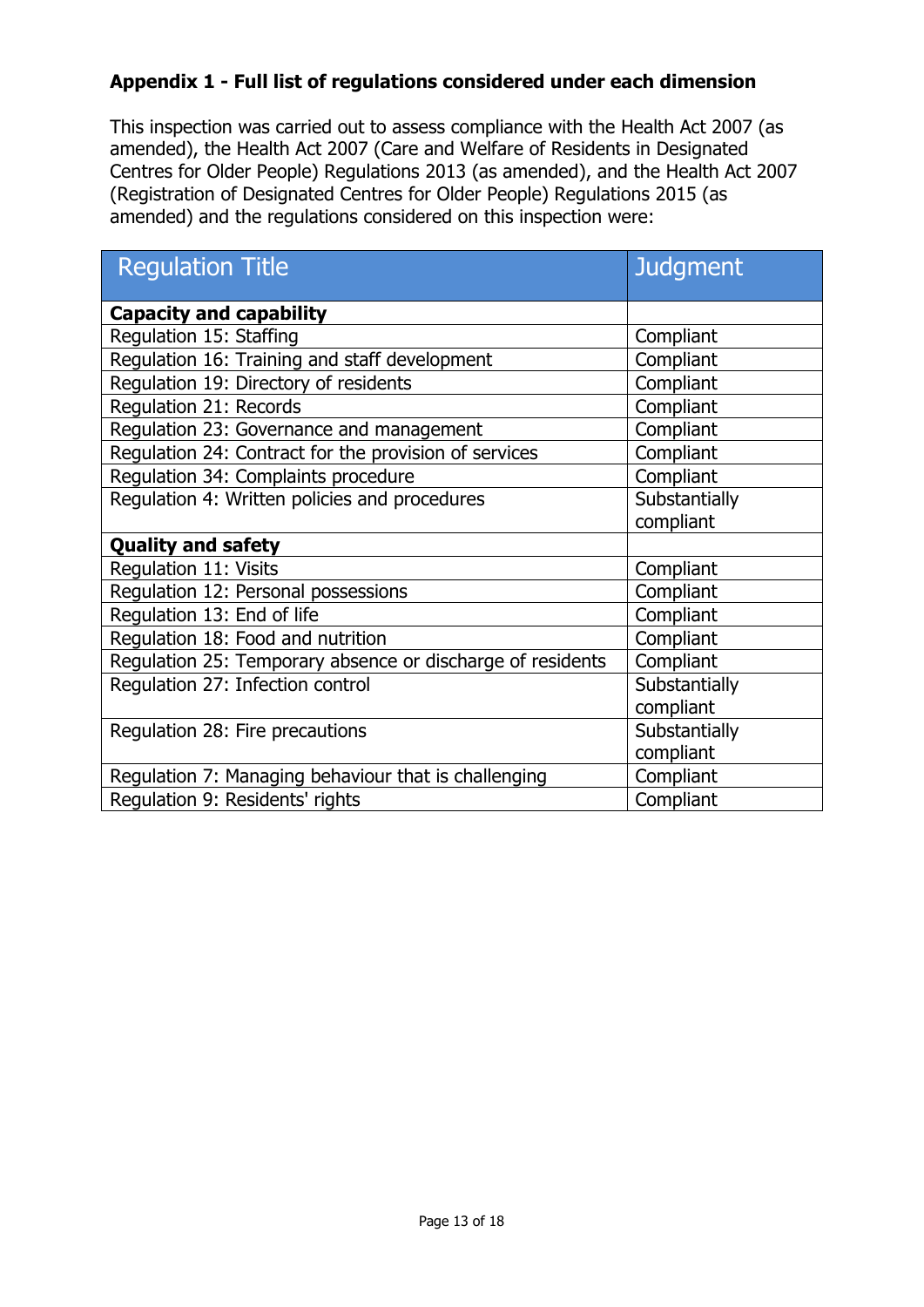## **Compliance Plan for Heatherfield Nursing Home OSV-0000140**

## **Inspection ID: MON-0034747**

## **Date of inspection: 30/03/2022**

#### **Introduction and instruction**

This document sets out the regulations where it has been assessed that the provider or person in charge are not compliant with the Health Act 2007 (Care and Welfare of Residents in Designated Centres for Older People) Regulations 2013, Health Act 2007 (Registration of Designated Centres for Older People) Regulations 2015 and the National Standards for Residential Care Settings for Older People in Ireland.

This document is divided into two sections:

Section 1 is the compliance plan. It outlines which regulations the provider or person in charge must take action on to comply. In this section the provider or person in charge must consider the overall regulation when responding and not just the individual non compliances as listed section 2.

Section 2 is the list of all regulations where it has been assessed the provider or person in charge is not compliant. Each regulation is risk assessed as to the impact of the non-compliance on the safety, health and welfare of residents using the service.

A finding of:

- **Substantially compliant -** A judgment of substantially compliant means that the provider or person in charge has generally met the requirements of the regulation but some action is required to be fully compliant. This finding will have a risk rating of yellow which is low risk.
- **Not compliant -** A judgment of not compliant means the provider or person in charge has not complied with a regulation and considerable action is required to come into compliance. Continued non-compliance or where the non-compliance poses a significant risk to the safety, health and welfare of residents using the service will be risk rated red (high risk) and the inspector have identified the date by which the provider must comply. Where the noncompliance does not pose a risk to the safety, health and welfare of residents using the service it is risk rated orange (moderate risk) and the provider must take action *within a reasonable timeframe* to come into compliance.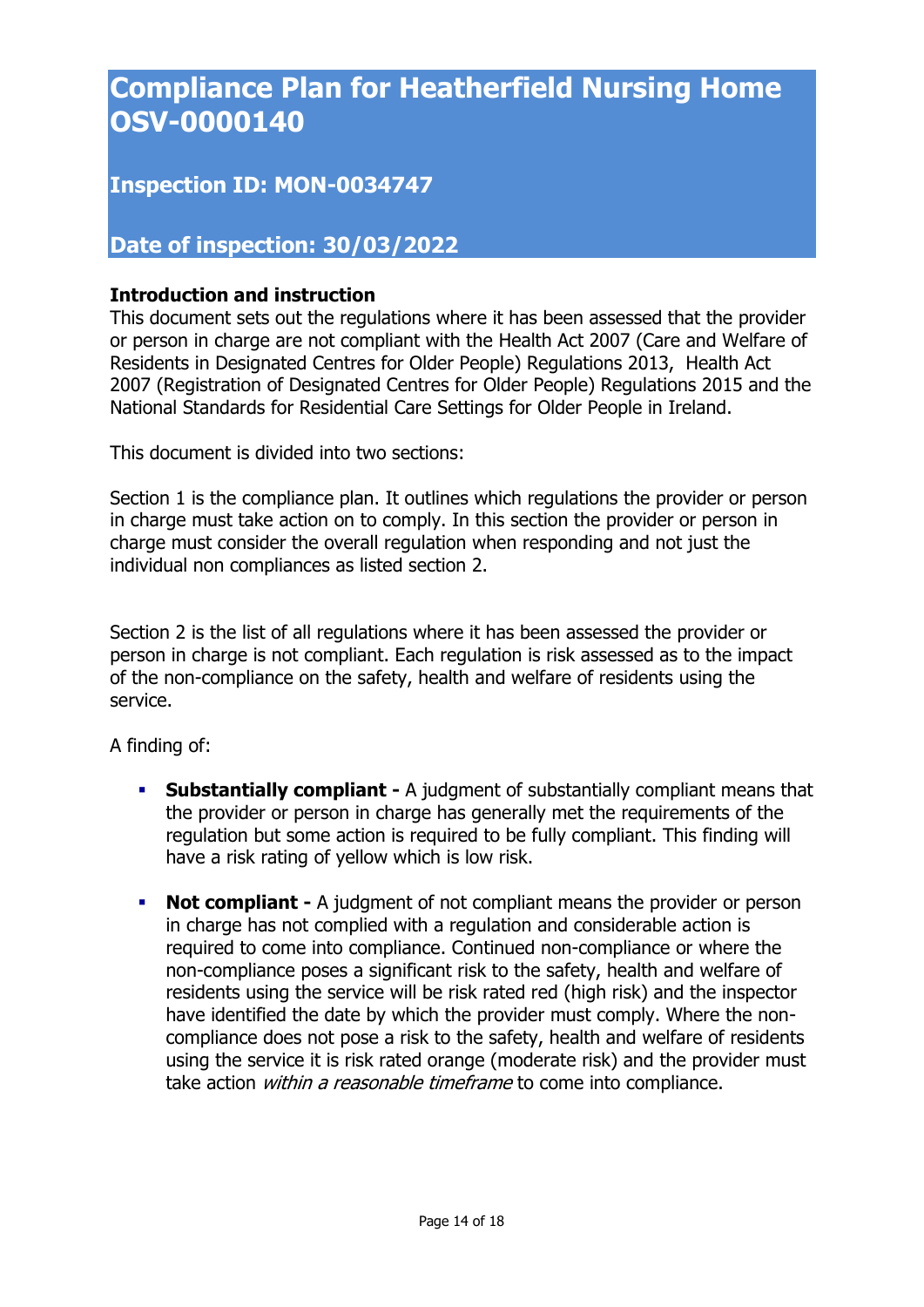## **Section 1**

The provider and or the person in charge is required to set out what action they have taken or intend to take to comply with the regulation in order to bring the centre back into compliance. The plan should be **SMART** in nature. **S**pecific to that regulation, **M**easurable so that they can monitor progress, **A**chievable and **R**ealistic, and **T**ime bound. The response must consider the details and risk rating of each regulation set out in section 2 when making the response. It is the provider's responsibility to ensure they implement the actions within the timeframe.

#### **Compliance plan provider's response:**

| <b>Regulation Heading</b>                                                                                                                                                                                                                                                                                                                                                                                                                                                             | <b>Judgment</b>                |  |  |
|---------------------------------------------------------------------------------------------------------------------------------------------------------------------------------------------------------------------------------------------------------------------------------------------------------------------------------------------------------------------------------------------------------------------------------------------------------------------------------------|--------------------------------|--|--|
| Regulation 4: Written policies and<br>procedures                                                                                                                                                                                                                                                                                                                                                                                                                                      | <b>Substantially Compliant</b> |  |  |
| Outline how you are going to come into compliance with Regulation 4: Written policies<br>and procedures:<br>The Provider shall provide in writing, adopt, and implement policy changes required<br>regarding: The creation of access to, retention of and destruction of records. The<br>Complaints policy will now include the named Complaints Officer and the named Appeal<br>Person should the Complainant be dissatisfied. This action will be completed by the 20<br>June 2022. |                                |  |  |
| Regulation 27: Infection control                                                                                                                                                                                                                                                                                                                                                                                                                                                      | <b>Substantially Compliant</b> |  |  |
| Outline how you are going to come into compliance with Regulation 27: Infection<br>control:<br>The Boxes stored on the floor in one store room have been removed to ensure thorough<br>cleaning of all floor areas. This action has been completed.                                                                                                                                                                                                                                   |                                |  |  |
| Changes regarding the clinical hand wash sink at the Nursing Station will be made to<br>meet the required standard by 15 July 2022.                                                                                                                                                                                                                                                                                                                                                   |                                |  |  |
| A clinical hand wash basin will be placed in the sluice room on the Ground Floor by 15<br>July 2022.                                                                                                                                                                                                                                                                                                                                                                                  |                                |  |  |
| Staff will now consistently wear FFP2 face masks while providing active patient care. This<br>action has been completed since the 1 April 2022.                                                                                                                                                                                                                                                                                                                                       |                                |  |  |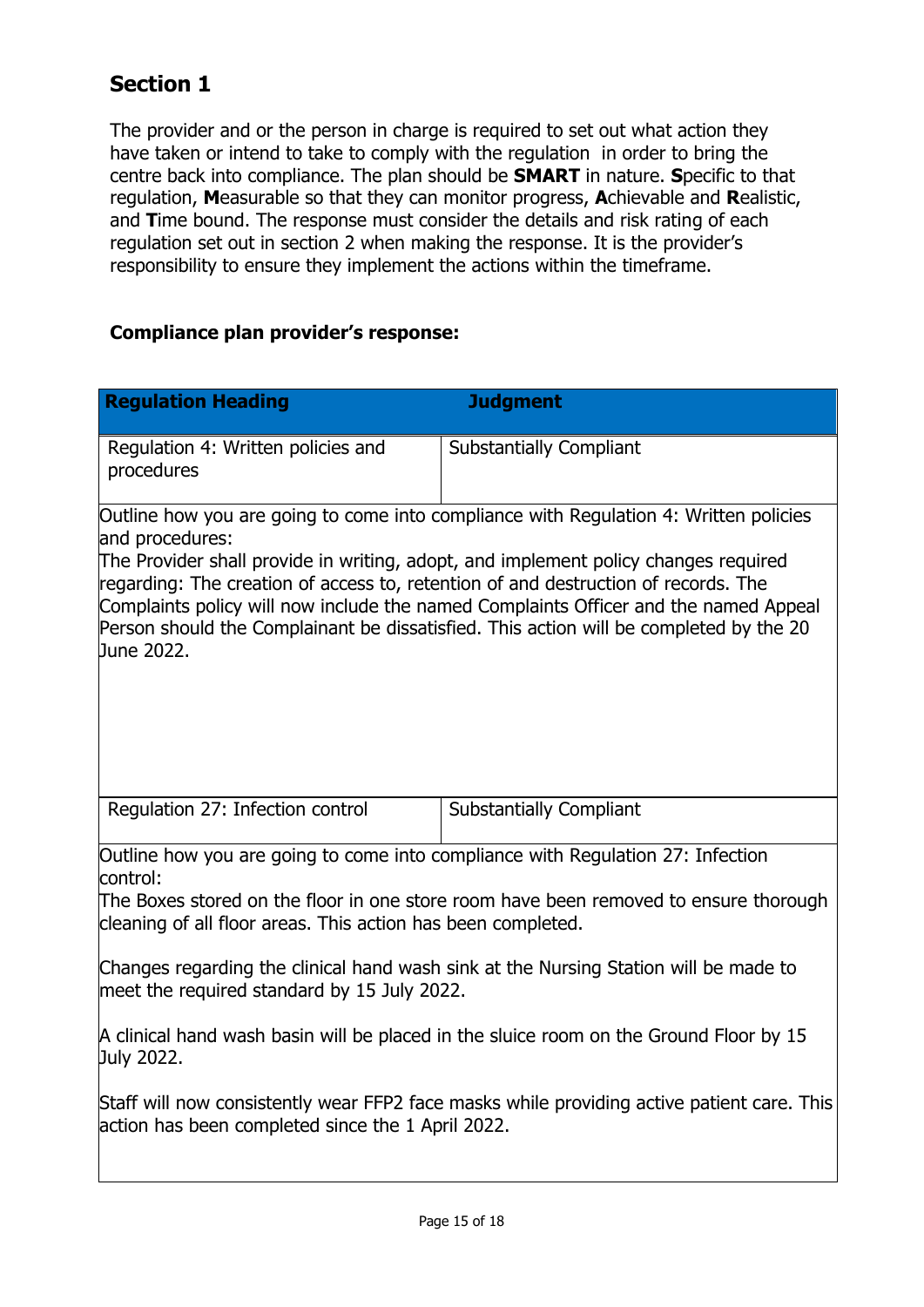Regulation 28: Fire precautions  $\vert$  Substantially Compliant

Outline how you are going to come into compliance with Regulation 28: Fire precautions: Compartmental Fire Doors will be remedied to ensure full compliance regarding intumescent strips. This will be completed by 15 June 2022.

A supervised fire drill will take place under the supervision of our Fire Safety Engineer to ensure residents can be evacuated within the required time period from the largest compartment on the Ground Floor as per regulation 28(1)a. This will be completed by 15 June 2022.

Confirmation that compartmental fire doors give 60 minute protection was submitted to the Inspector immediately after this inspection. This action is completed.

Emergency Lighting and Fire Alarms scheduled quarterly tests by a qualified person were provided to the Inspector confirming full compliance in this area. This action is completed.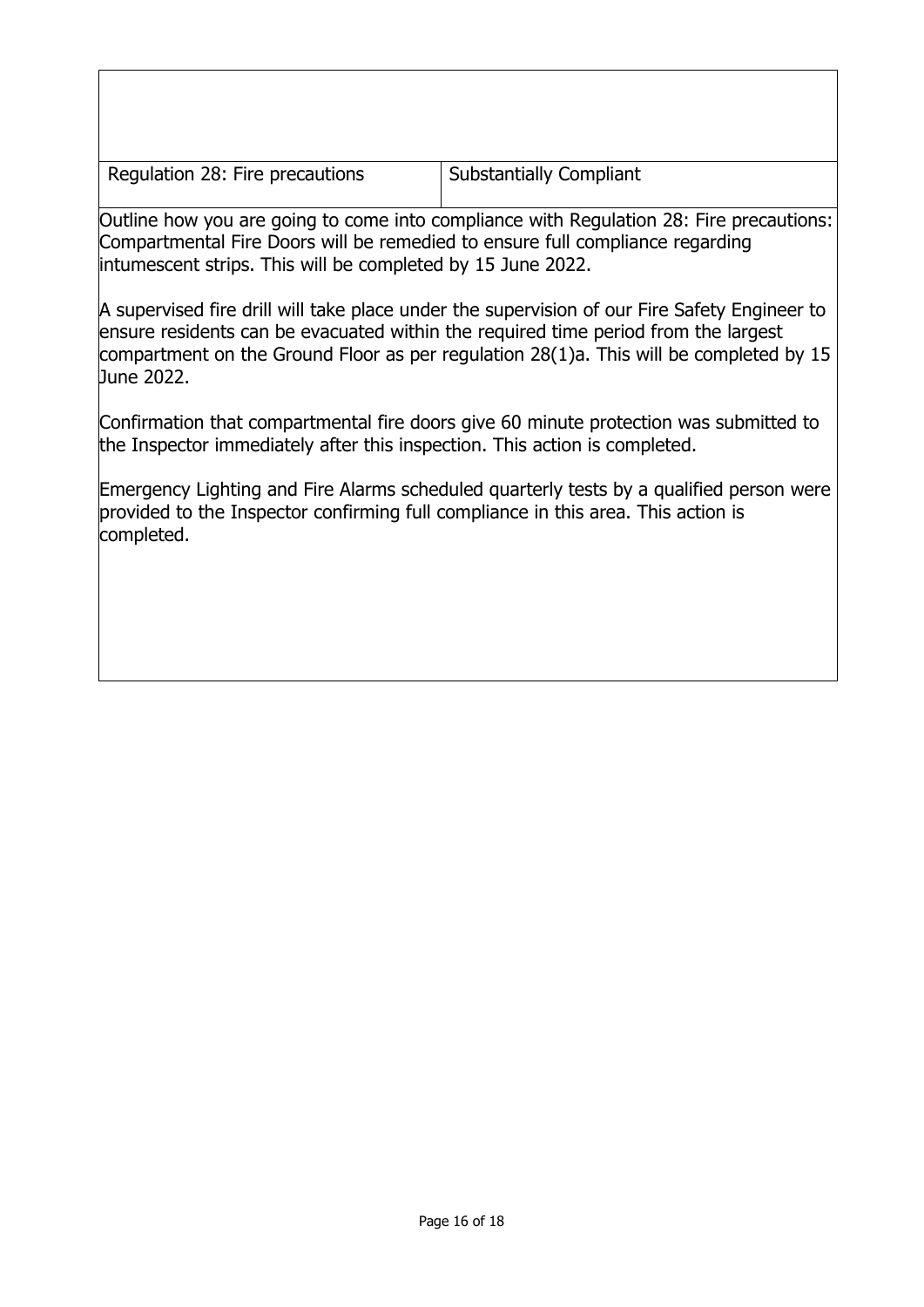## **Section 2:**

## **Regulations to be complied with**

The provider or person in charge must consider the details and risk rating of the following regulations when completing the compliance plan in section 1. Where a regulation has been risk rated red (high risk) the inspector has set out the date by which the provider or person in charge must comply. Where a regulation has been risk rated yellow (low risk) or orange (moderate risk) the provider must include a date (DD Month YY) of when they will be compliant.

The registered provider or person in charge has failed to comply with the following regulation(s).

| <b>Regulation</b>      | <b>Regulatory</b>                                                                                                                                                                                                                                     | <b>Judgment</b>            | <b>Risk</b> | Date to be    |
|------------------------|-------------------------------------------------------------------------------------------------------------------------------------------------------------------------------------------------------------------------------------------------------|----------------------------|-------------|---------------|
|                        | requirement                                                                                                                                                                                                                                           |                            | rating      | complied with |
| Regulation 27          | The registered<br>provider shall<br>ensure that<br>procedures,<br>consistent with the<br>standards for the<br>prevention and<br>control of<br>healthcare<br>associated<br>infections<br>published by the<br>Authority are<br>implemented by<br>staff. | Substantially<br>Compliant | Yellow      | 15/07/2022    |
| Regulation<br>28(1)(a) | The registered<br>provider shall take<br>adequate<br>precautions<br>against the risk of<br>fire, and shall<br>provide suitable<br>fire fighting<br>equipment,<br>suitable building<br>services, and<br>suitable bedding<br>and furnishings.           | Substantially<br>Compliant | Yellow      | 15/07/2022    |
| Regulation             | The registered                                                                                                                                                                                                                                        | Substantially              | Yellow      | 15/07/2022    |
| 28(1)(c)(iii)          | provider shall                                                                                                                                                                                                                                        | Compliant                  |             |               |
|                        | make adequate<br>arrangements for                                                                                                                                                                                                                     |                            |             |               |